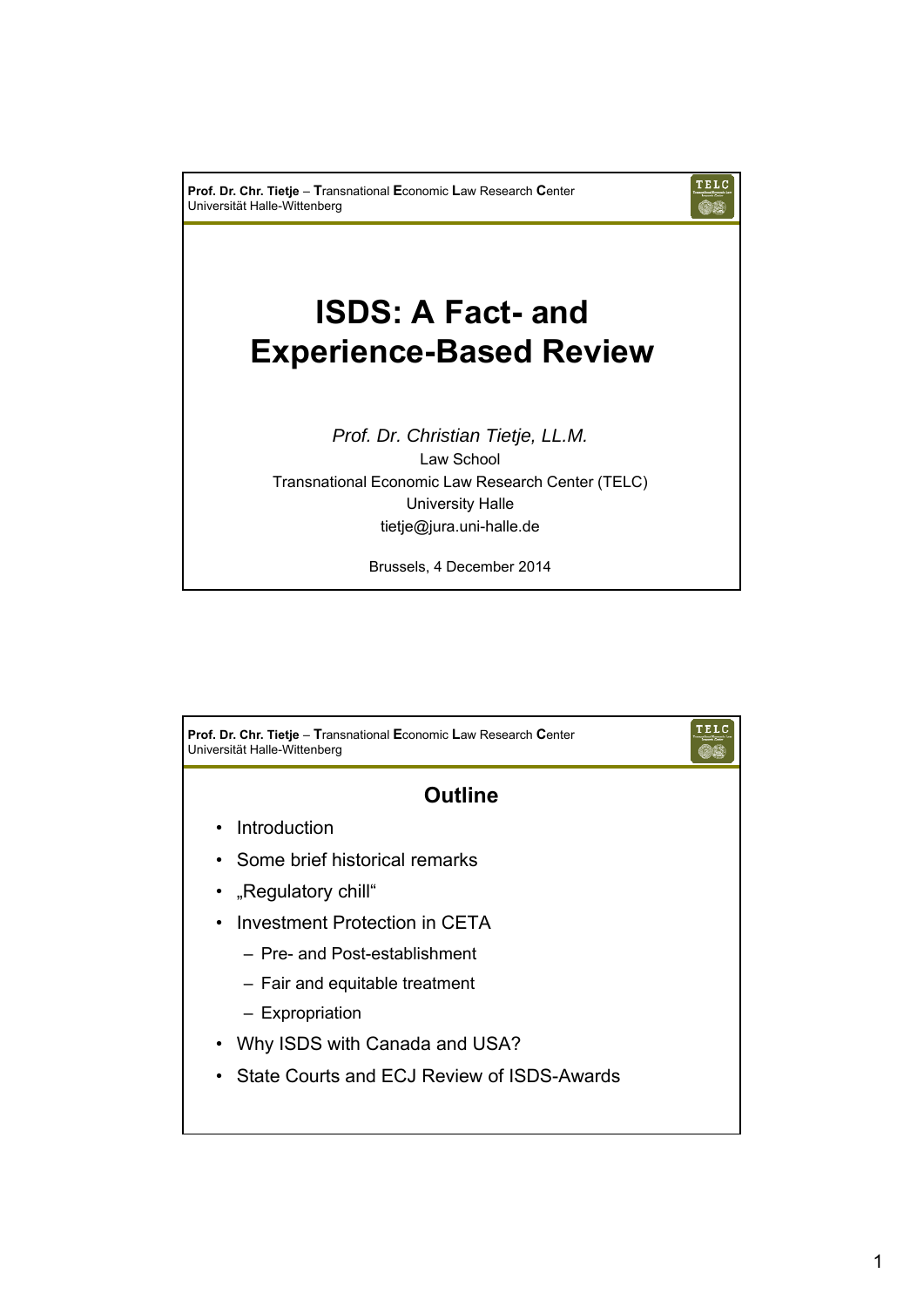

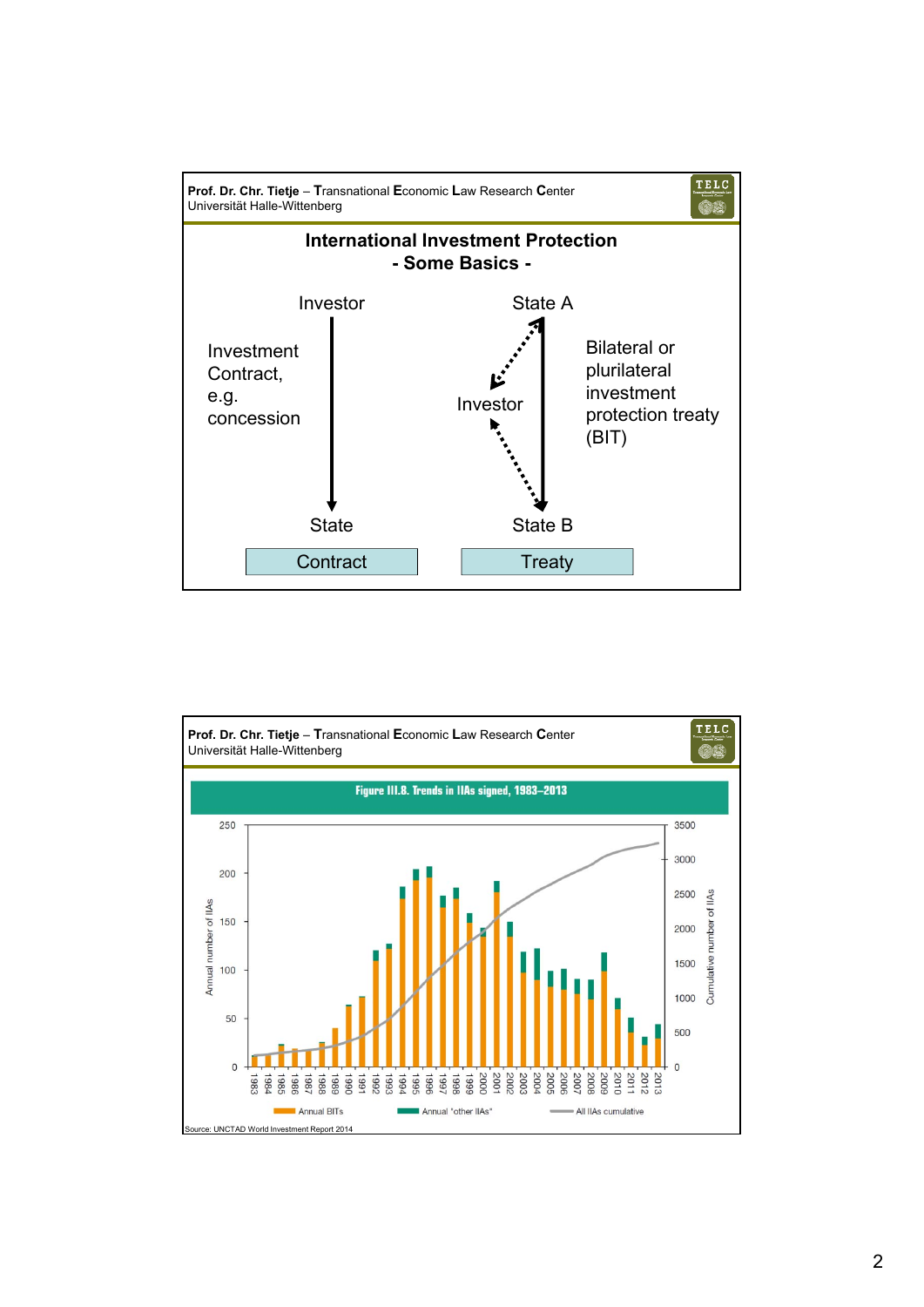

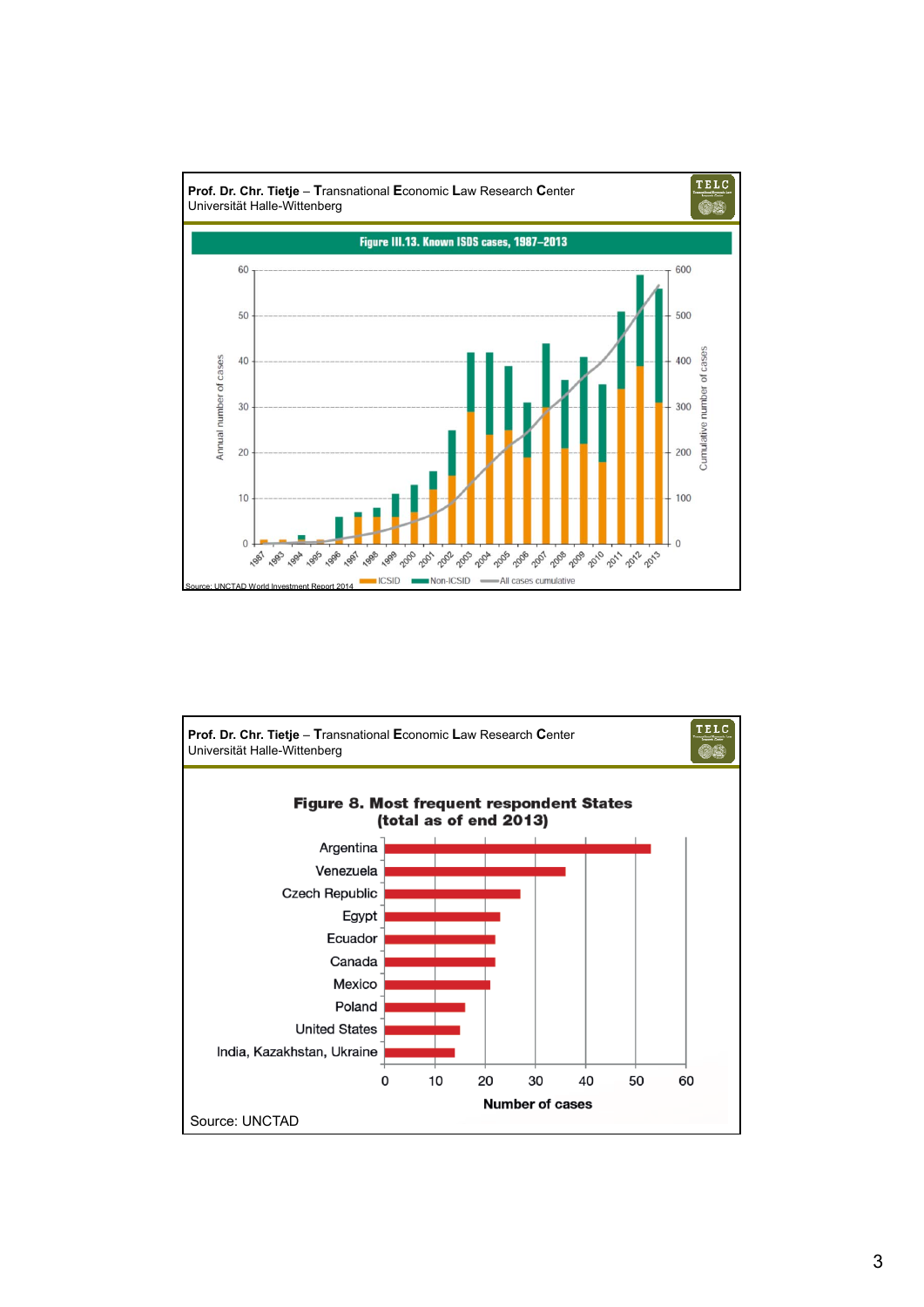

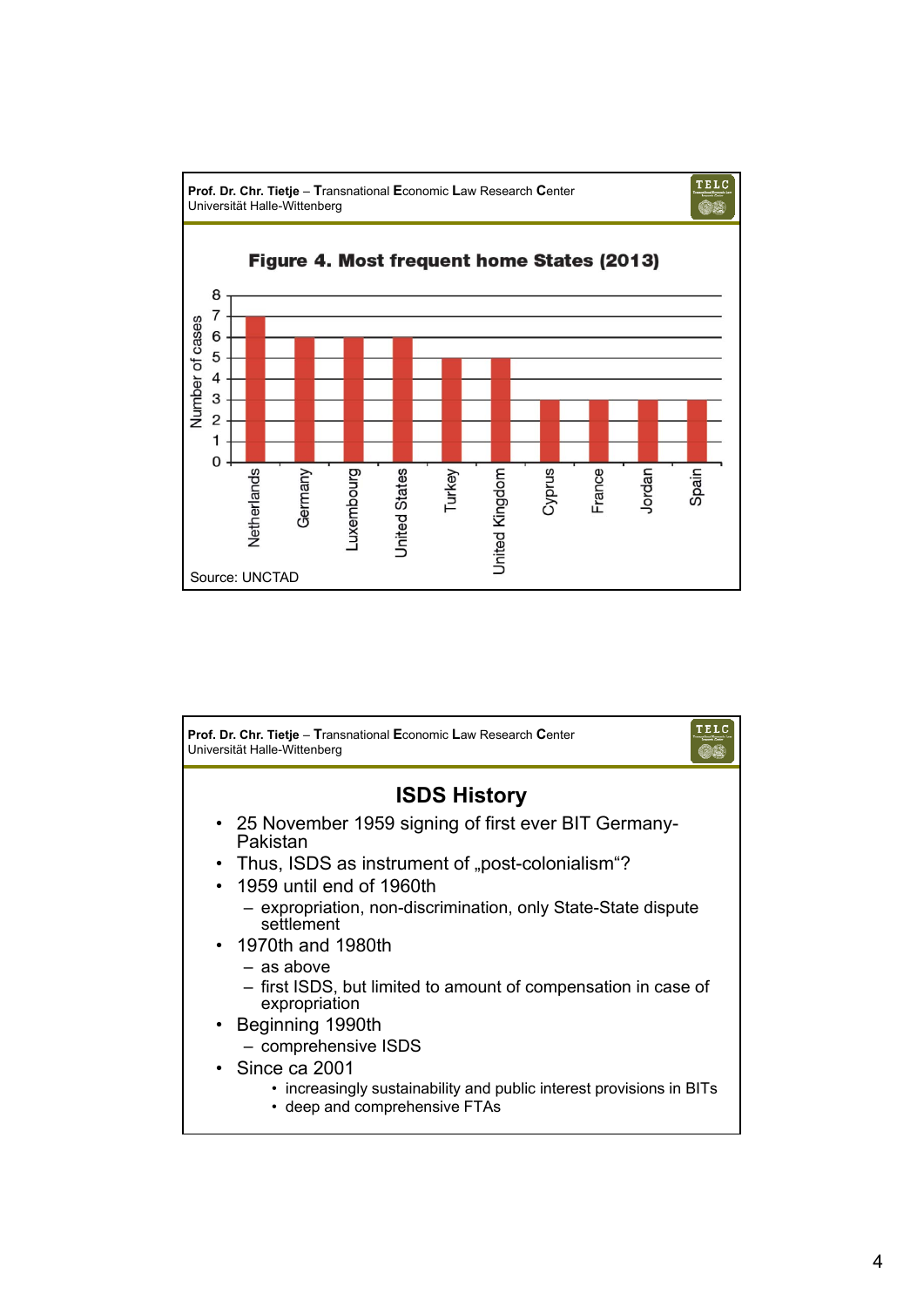

| Prof. Dr. Chr. Tietje - Transnational Economic Law Research Center<br>Universität Halle-Wittenberg |                           |                              |                          |                    |                          |  |  |
|----------------------------------------------------------------------------------------------------|---------------------------|------------------------------|--------------------------|--------------------|--------------------------|--|--|
|                                                                                                    |                           |                              | <b>NAFTA Cases</b>       |                    |                          |  |  |
|                                                                                                    | <b>Claims Against CAN</b> |                              | <b>Claims Agaist USA</b> |                    | <b>Claims Agaist MEX</b> |  |  |
| Type                                                                                               |                           |                              | Type                     | Type               |                          |  |  |
| <b>Natural Resrouces</b>                                                                           | 9                         | <b>Natural Resrouces</b>     |                          | 7 Real Estate      |                          |  |  |
| Environment                                                                                        | 6                         | Environment                  | $\overline{\phantom{a}}$ | Environment        |                          |  |  |
| Postal                                                                                             | $\overline{2}$            | Healthcare/Pharm             |                          | 5 Agriculture/Food |                          |  |  |
| Healthcare/Pharm                                                                                   | 3                         | Agriculture/Food             |                          | 1 Finance/Taxation |                          |  |  |
| Agriculture/Food                                                                                   | 4                         | <b>State Court Decisions</b> |                          | 2 Gambling         |                          |  |  |
| Energy                                                                                             | 5                         | Procurement                  | 1                        | Healthcare/Pharm   |                          |  |  |
| Other                                                                                              | 5                         | Other                        | $\overline{\phantom{a}}$ | Other              | 2                        |  |  |
| Outcomes                                                                                           |                           | <b>Outcomes</b>              |                          | Outcomes           |                          |  |  |
| Against State                                                                                      | 3                         | <b>Against State</b>         |                          | OlAgainst State    | 5                        |  |  |
| Settled                                                                                            | $\overline{4}$            | Settled                      |                          | 0 Settled          | $\mathbf 0$              |  |  |
| Dismissed                                                                                          | 5                         | Dismissed                    |                          | 9 Dismissed        | 6                        |  |  |
| Withdrawn                                                                                          | 6                         | Withdrawn                    |                          | 3 Withdrawn        | $\mathbf 0$              |  |  |
| Inactive                                                                                           | 9                         | Inactive                     |                          | 4 Inactive         | $\overline{7}$           |  |  |
| Pending                                                                                            | $\overline{7}$            | Pending                      |                          | 4 Pending          | $\mathbf{1}$             |  |  |
|                                                                                                    | 34                        |                              | 20                       |                    | 19                       |  |  |
|                                                                                                    |                           |                              |                          |                    |                          |  |  |
|                                                                                                    |                           | <b>Overal Trends</b>         |                          |                    |                          |  |  |
| Natural Resrouces                                                                                  | 16                        | <b>Against State</b>         | 8                        |                    |                          |  |  |
| Environment                                                                                        | 12                        | Settled                      | 4                        |                    |                          |  |  |
| Healthcare/Pharm                                                                                   | 9                         | Dismissed                    | 20                       |                    |                          |  |  |
| Agriculture/Food                                                                                   | 9                         | Withdrawn                    | 9                        |                    |                          |  |  |
| Other                                                                                              | 9                         | Inactive                     | 20                       |                    |                          |  |  |
| Real Estate                                                                                        | 6<br>5                    | Pending                      | 12<br>73                 |                    |                          |  |  |
| Energy<br><b>State Court Decisions</b>                                                             | $\overline{2}$            | TOTAL                        |                          |                    |                          |  |  |
| Postal                                                                                             | $\overline{2}$            |                              |                          |                    |                          |  |  |
| Procurement                                                                                        | $\mathbf{1}$              |                              |                          |                    |                          |  |  |
| Finance/Taxation                                                                                   | $\mathbf{1}$              |                              |                          |                    |                          |  |  |
| Gambling                                                                                           | $\mathbf{1}$              |                              |                          |                    |                          |  |  |
| <b>TOTAL</b>                                                                                       | 73                        |                              |                          |                    |                          |  |  |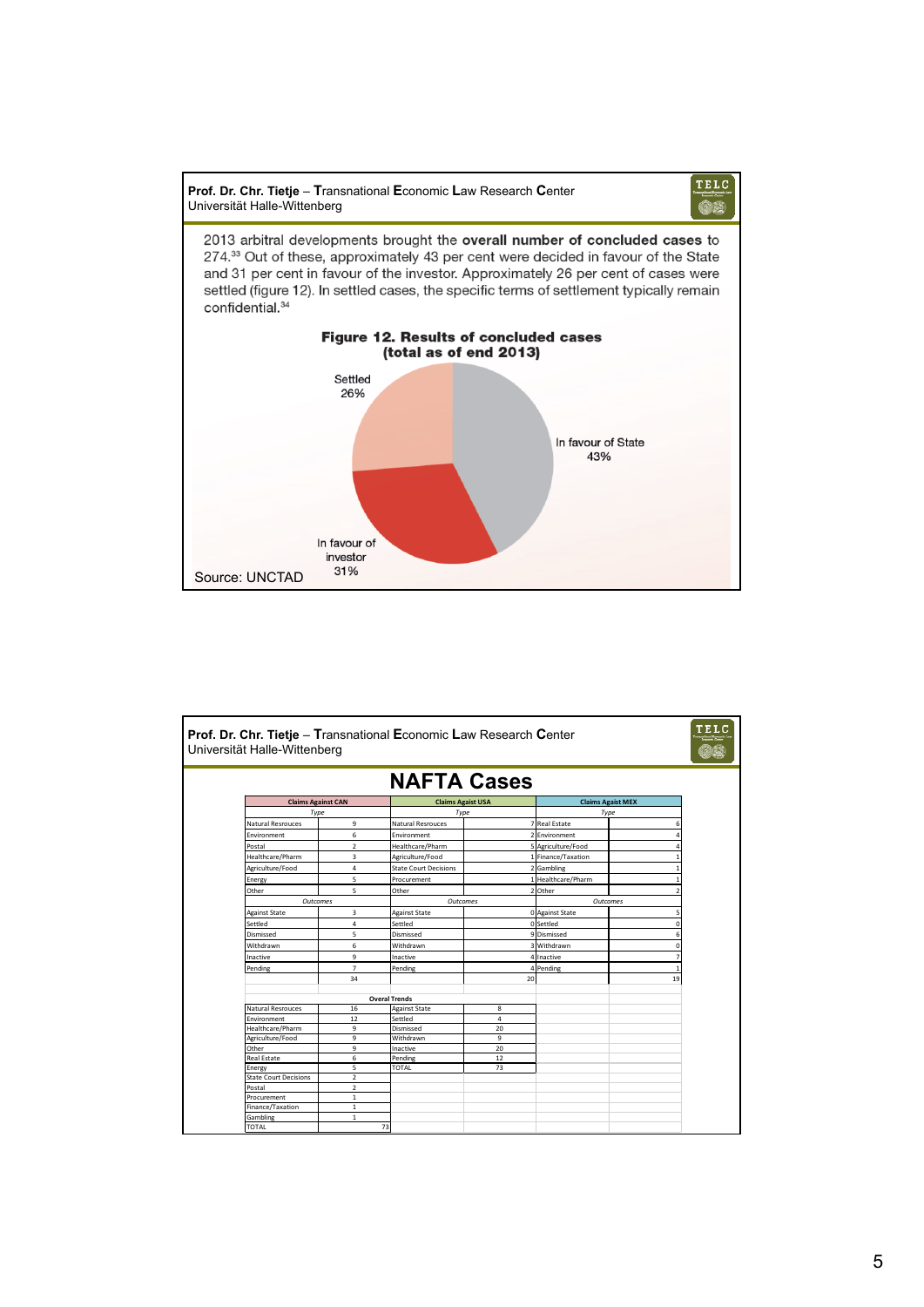

|                               | Table 1. Distribution of disputes as of September, 2013<br>Source: ICSID.org. Claims sum to >100% due to rounding. |                |                             |         |  |  |  |  |  |
|-------------------------------|--------------------------------------------------------------------------------------------------------------------|----------------|-----------------------------|---------|--|--|--|--|--|
|                               | All claims                                                                                                         |                | <b>Expropriation claims</b> |         |  |  |  |  |  |
| <b>Government actor</b>       | <b>Number</b>                                                                                                      | Percent        | <b>Number</b>               | Percent |  |  |  |  |  |
| Head of state or government   | 18                                                                                                                 | 11             | 9                           | 10      |  |  |  |  |  |
| Ministry                      | 60                                                                                                                 | 37             | 33                          | 37      |  |  |  |  |  |
| <b>Total executive branch</b> | 78                                                                                                                 | 48             | 42                          | 47      |  |  |  |  |  |
| Legislature                   | 14                                                                                                                 | 9              | 12                          | 13      |  |  |  |  |  |
| Subnational                   | 14                                                                                                                 | 9              | 11                          | 12      |  |  |  |  |  |
| State-owned firm              | 19                                                                                                                 | 12             | $\overline{7}$              | 8       |  |  |  |  |  |
| Other agency                  | 27                                                                                                                 | 17             | 9                           | 10      |  |  |  |  |  |
| Court                         | 12                                                                                                                 | $\overline{7}$ | 8                           | 9       |  |  |  |  |  |
| <b>Total</b>                  | 163                                                                                                                |                | 89                          |         |  |  |  |  |  |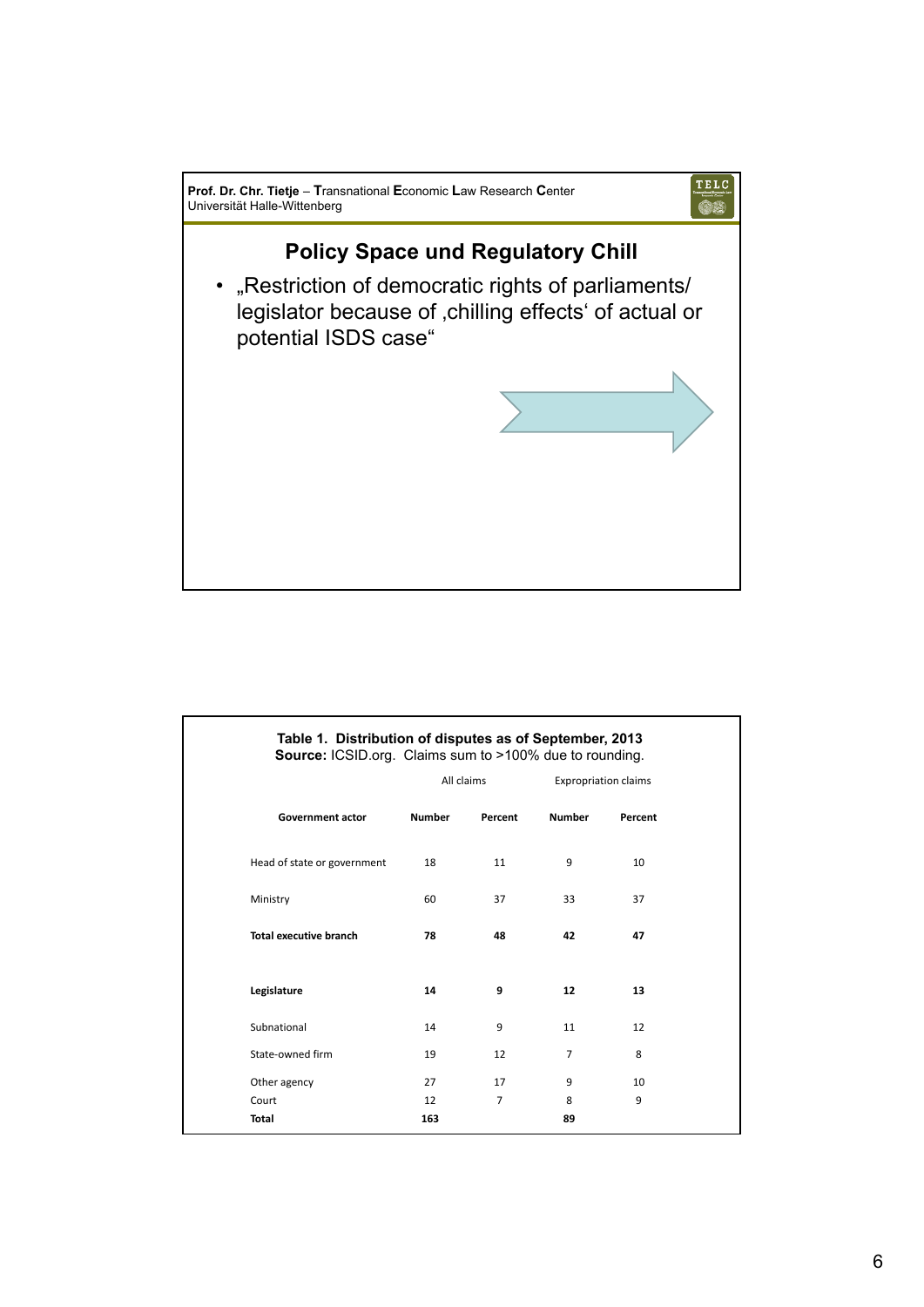**Prof. Dr. Chr. Tietje** – **T**ransnational **E**conomic **L**aw Research **C**enter Universität Halle-Wittenberg



## **Policy Space und Regulatory Chill**

• "The evidence yields two important insights for policymakers seeking to reduce risk for foreign investors. First, the most common actor associated with disputes is the executive.[4] Thus, reforms that limit the discretion of the executive to interfere with foreign investment are likely to reduce investor- state claims and, more generally, may reduce political risk.[5] Second, this prevalence of disputes originating from executive activity suggests that investor-state arbitration can serve as an additional external check on executive discretion, particularly where domestic checks are weak. Given the low rate of disputes involving legislative branch activity, arguments that investor-state arbitration may encroach on the legitimate prerogatives of domestic governments appear to be overstated. Instead, democratic legislatures should embrace investor-state arbitration as an additional check on executive branch misbehavior.' Which host country government actors are most involved in disputes with foreign<br>investors? By Jeremy Caddel and Nathan M. Jensen, Perspectives on topical foreign<br>direct investment issues by the Vale Columbia Center on Sust

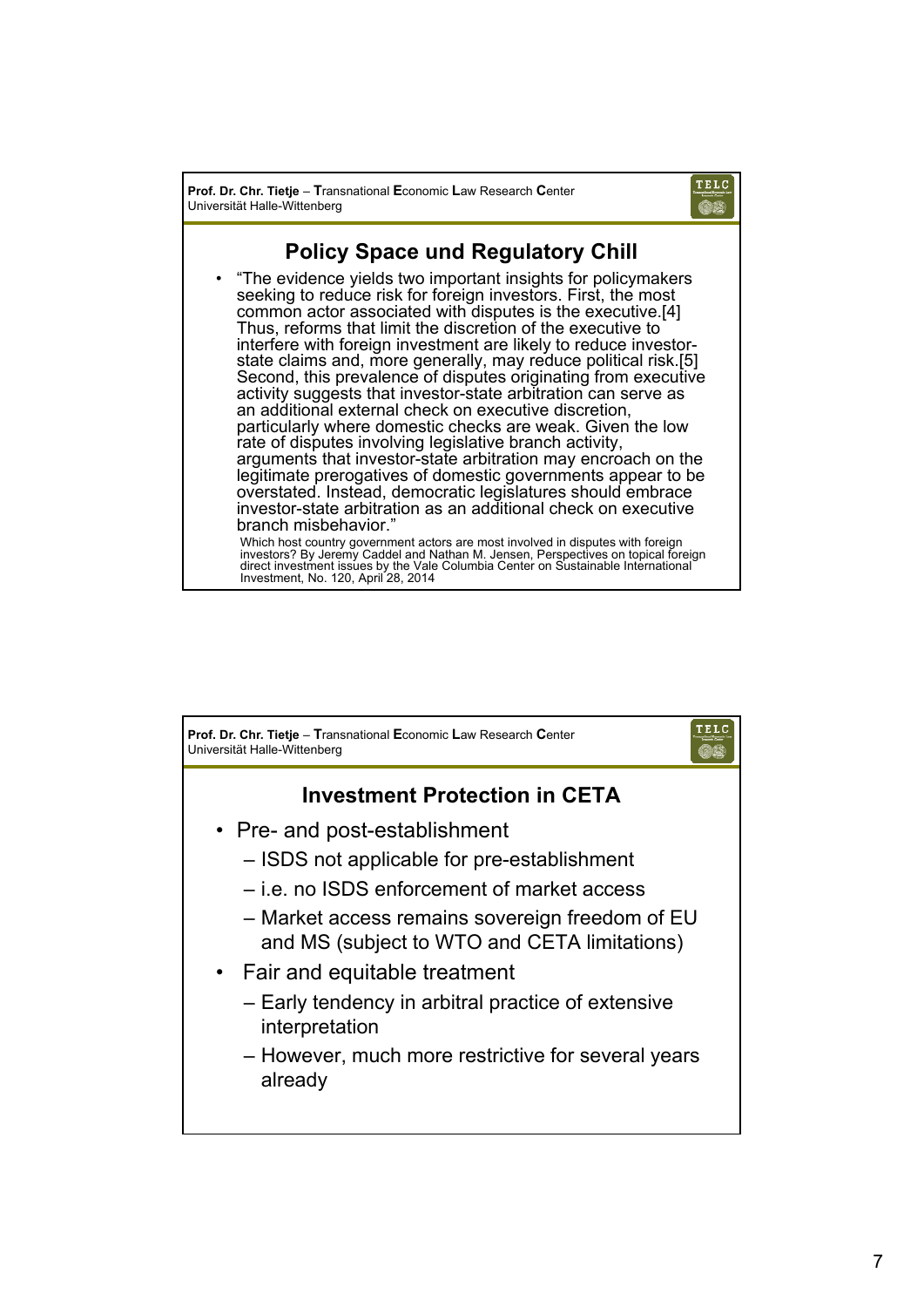**Prof. Dr. Chr. Tietje** – **T**ransnational **E**conomic **L**aw Research **C**enter Universität Halle-Wittenberg



## **Investment Protection in CETA**

- Fair and equitable treatment
	- US Model BIT 2012 Art. 5 (2)

"For greater certainty, paragraph 1 prescribes the customary international law minimum standard of treatment of aliens as the minimum standard of treatment to be afforded to covered investments. The concepts of "fair and equitable treatment" and "full protection and security" do not require treatment in addition to or beyond that which is required by that standard, and do not create additional substantive rights."

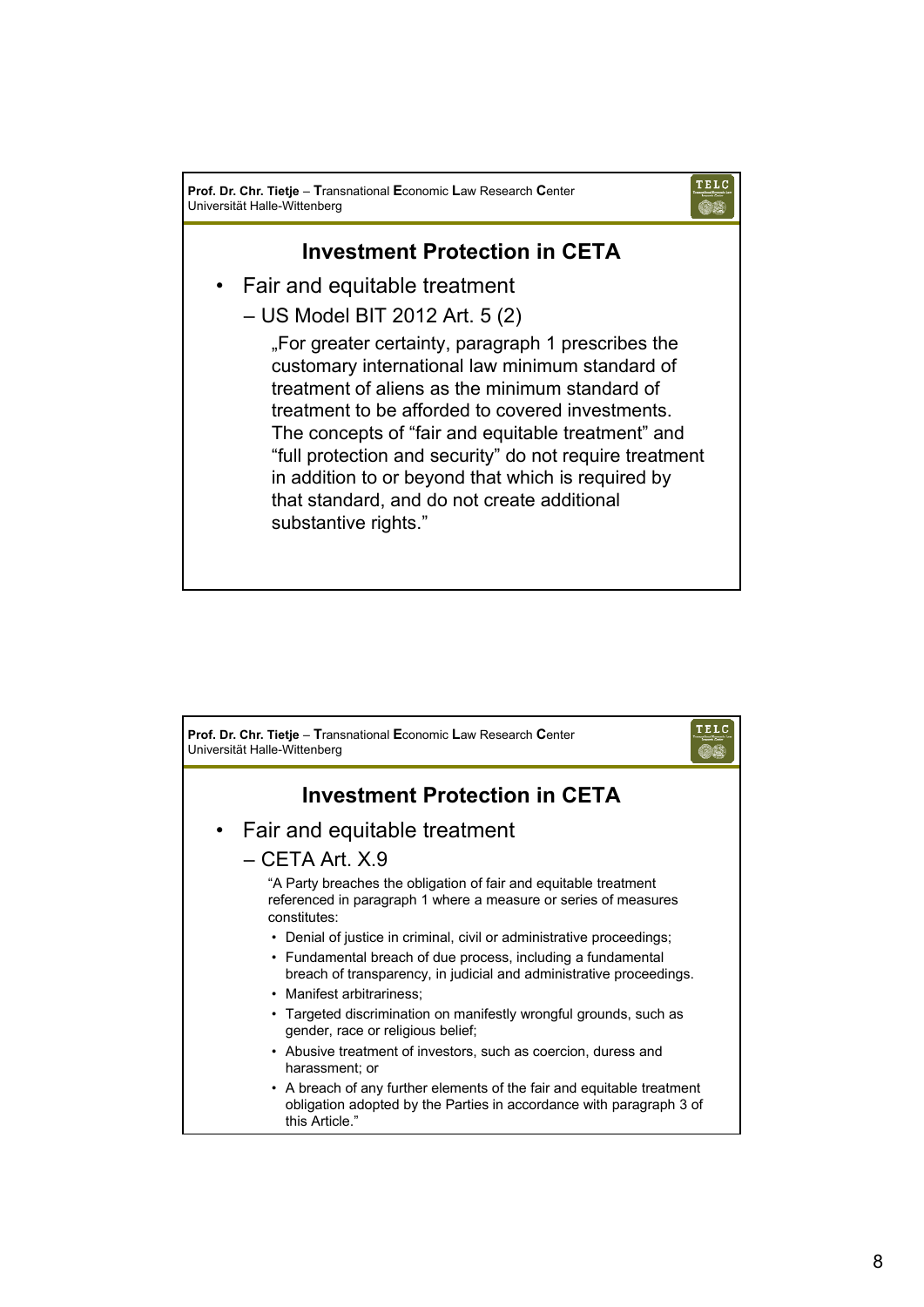| Universität Halle-Wittenberg                                                                                                                                                                                                                                                                                                                                                               |  |  |  |  |  |  |
|--------------------------------------------------------------------------------------------------------------------------------------------------------------------------------------------------------------------------------------------------------------------------------------------------------------------------------------------------------------------------------------------|--|--|--|--|--|--|
| <b>Expropriation</b>                                                                                                                                                                                                                                                                                                                                                                       |  |  |  |  |  |  |
| • Problem: indirect expropriation                                                                                                                                                                                                                                                                                                                                                          |  |  |  |  |  |  |
| - Determination                                                                                                                                                                                                                                                                                                                                                                            |  |  |  |  |  |  |
| "indirect expropriation occurs where a measure or<br>series of measures of a Party has an effect<br>equivalent to direct expropriation, in that it<br>substantially deprives the investor of the<br>fundamental attributes of property in its investment,<br>including the right to use, enjoy and dispose of its<br>investment, without formal transfer of title or outright<br>seizure." |  |  |  |  |  |  |
| CETA Art. X.11 (1)                                                                                                                                                                                                                                                                                                                                                                         |  |  |  |  |  |  |
| ≻ Jurisprudence of European Court of Human<br>Rights                                                                                                                                                                                                                                                                                                                                       |  |  |  |  |  |  |

TELC

**Prof. Dr. Chr. Tietje** – **T**ransnational **E**conomic **L**aw Research **C**enter

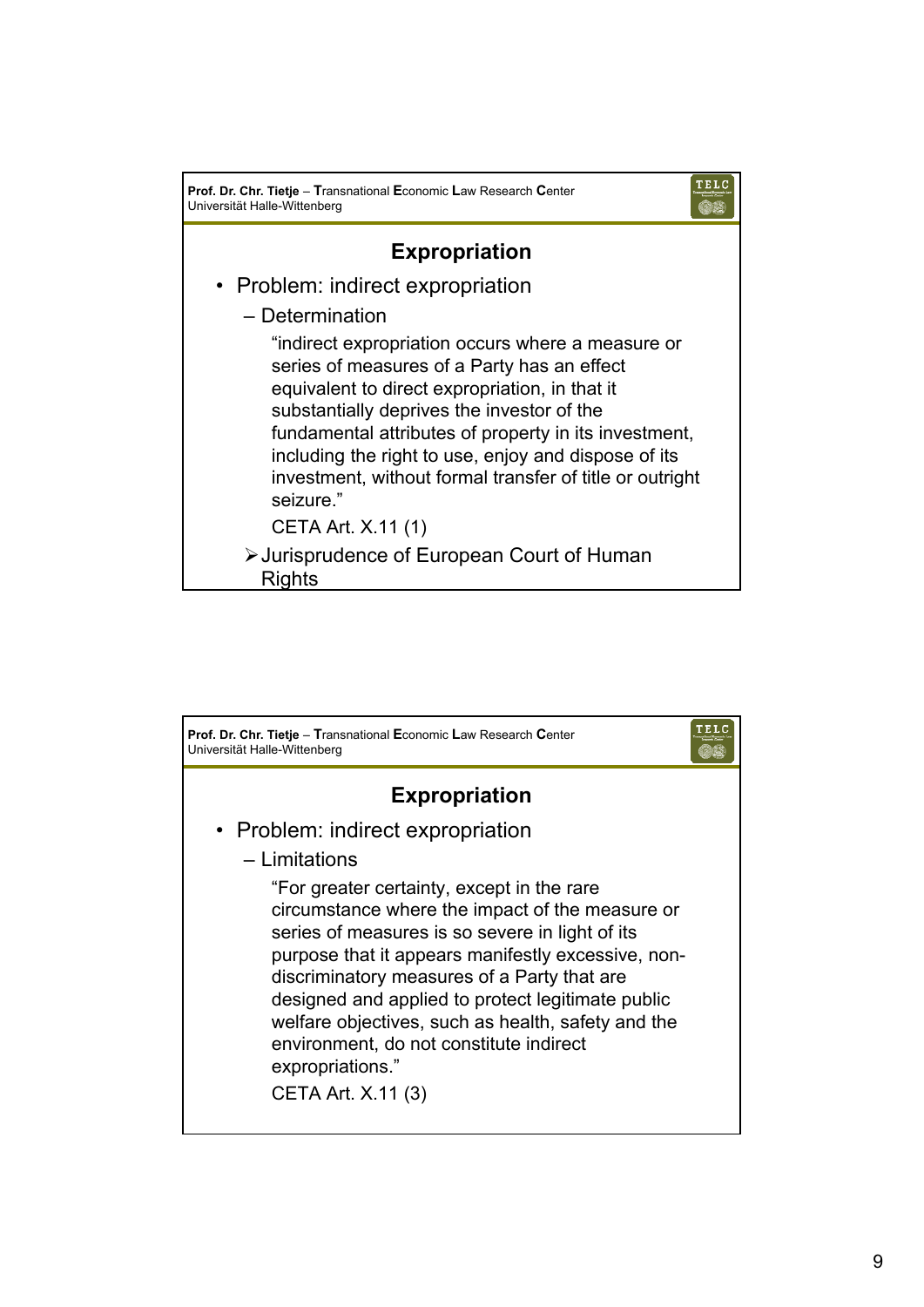